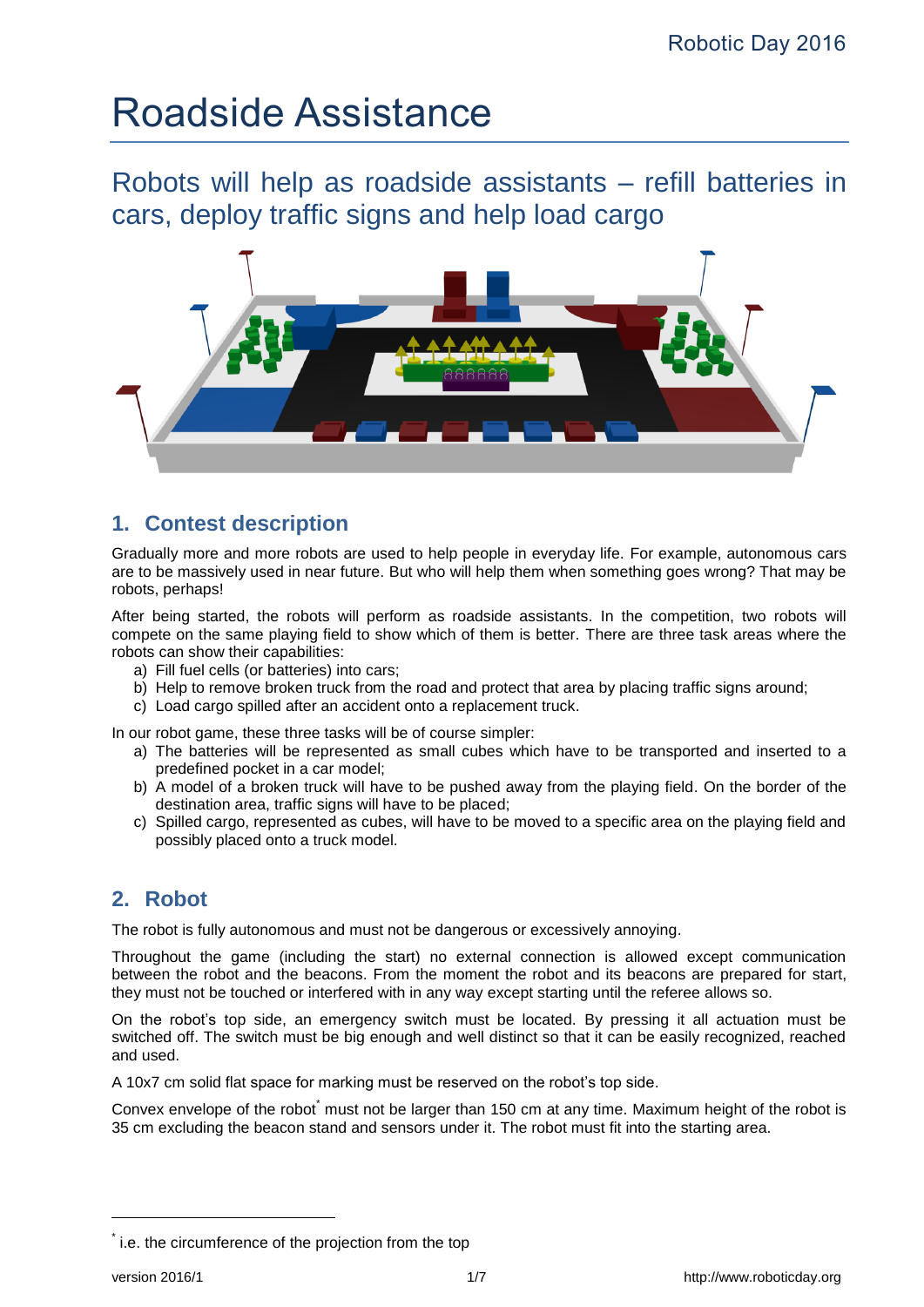Robots must have a beacon stand on their top side, 8x8 cm solid platform at the height of 43 cm, covered with Velcro (hook side). Sensors may be mounted below the beacon stand in its vertical projection (but this should be kept to minimum). The beacon stand must be as close to the robot centre as possible.

Robots must be safe to each other. Therefore they must avoid collisions with the opponent. Furthermore, robots must not be dangerous to people (all the standard safety regulations apply) or the playing field (damage will be assessed by referee). If the robot fails to comply with these security rules, it will be disqualified from the match. Any further breaking of security rules may lead to complete disqualification of the team from the competition.

#### **3. Localization beacons**

To help the robot with localization, it is possible to place several beacons around the playing field. A team will be allowed to put a beacon on the stand located in the middle of the short side where its robot starts, on two stands located in the corners of the opposite short side, and on a stand on the opponent robot. It is allowed to connect the beacons around the playing field by wire (such wire must go around the playing field, not across). Beacon stands will be square platforms 8x8 cm covered with Velcro (hook side) at 35 cm above the playing field and will be placed outside of the playing field. The beacons must be placed onto these stands so that they do not extend inwards the playing field (looking from above).

The beacon placed on the opponent robot must be max 8x8x8 cm big. All beacons must be constructed so that their weight is reasonable; the beacon to be placed onto a robot shall weight definitely under 500g. There shall be Velcro (loop side) on the beacon bottom side and preferably also Velcro (hook side) on the top, if possible, for attaching coloured identifying hat.

#### **4. Playing field**

Playing field size<sup>\*</sup> is 2x3 m. Its ground is basically white with coloured areas for different activities. The playing field is bordered; height of the border is about 7 cm.

Starting zones for the robots are 50 cm squares located at short sides close to the front corners.

A symbolic black road runs around the centre of the playing field. In the very centre, some playing elements are located (batteries and traffic signs, see later).

At the front long side, small cars are parked; these have to be filled with batteries.

In the middle of the back side, two trucks for cargo loading are parked.

There are two gaps in the back long side border and two circular areas nearby. These are the "push-off" zones for the broken trucks (see scoring conditions in Section [9\)](#page-3-0).

## **5. Playing elements**

For each team, there will be the following playing elements available:

- 4 batteries to be inserted into the cars,
- 1 broken truck to be pushed away off the road,
- 16 cargo boxes to be loaded onto a replacement truck,
- 5 traffic signs to be deployed around the broken truck.

The batteries and traffic signs will be placed at the centre of the playing field. Cars to be filled with the batteries will be randomly mixed at the long edge so that one of team's colours is at the closer side of the playing field, three at the other side (selected by a draw before the match). The cars for the two teams will be placed symmetrically.

The broken truck will be lying in the corner of the "road", partly on the road, partly off. Cargo boxes will be randomly spilled near the broken truck.

There may be more traffic signs and batteries placed in the playing field centre than necessarily needed.

1

<sup>\*</sup> The dimensions of playing field and its elements are for orientation only. The actual dimensions may slightly differ due to manufacturing; however we will still aim for reasonable precision. For example, if the playing field is built of several pieces, some small level differences might occur between them. Such imperfections will not be allowed to be challenged.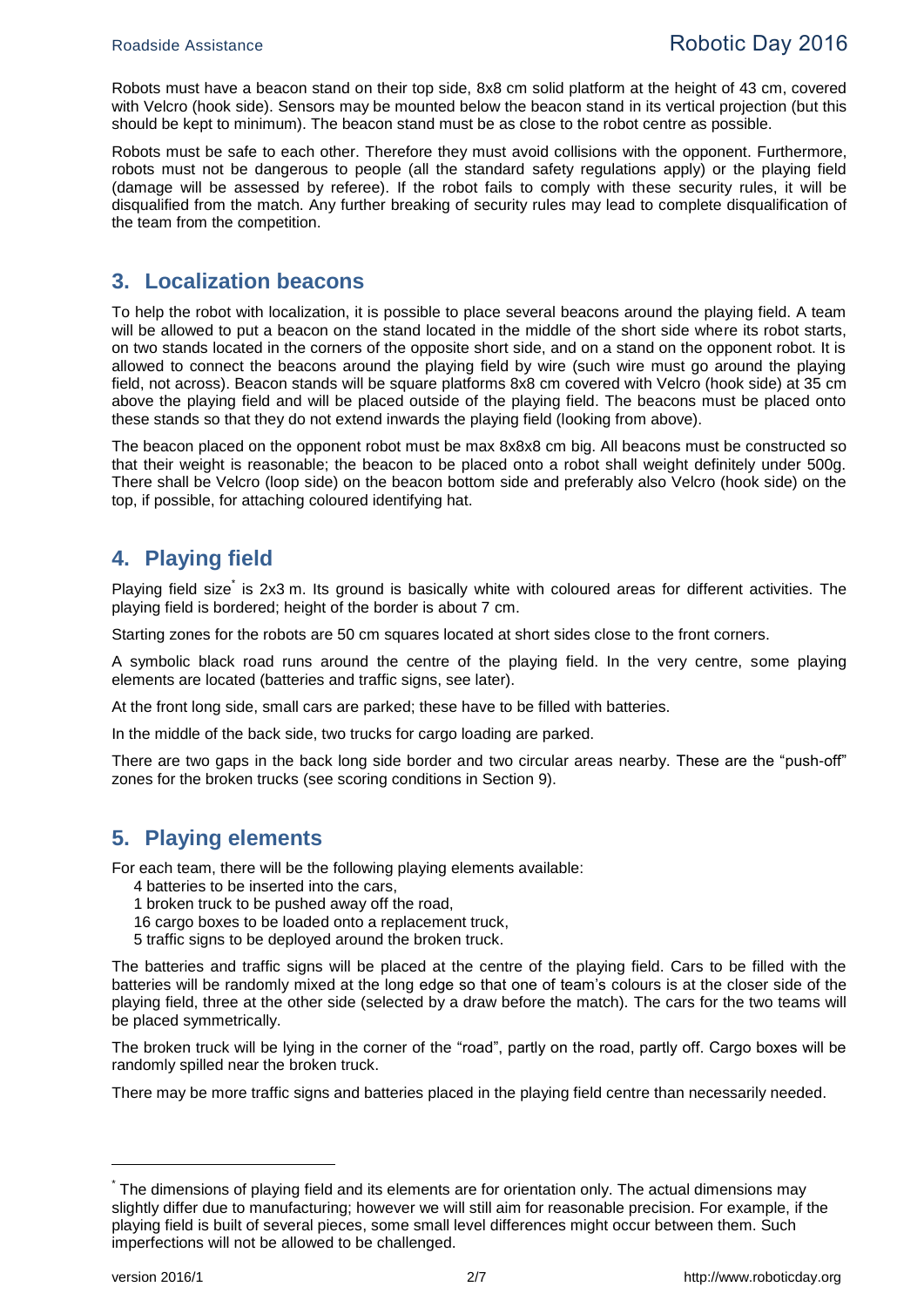The dimensions and shape of main playing elements are:

Battery: a cube with 6 cm edge and a metal ring of diameter about 4 cm mounted on its top; the ring may be partly buried (plunged) in the cube.

Cargo box: a cube with 6 cm edge.

Traffic sign: a cylindrical base (diameter about 7.5 cm, height about 2.5 cm) on which a pole (a stick) is attached and a triangular sign mounted on its top, not wider than the base.

- Car for placing battery: about 12x22 cm. The battery pocket will be located at its back side (towards the playing field) and will be at least 8x8 cm big, open from the top (its depth is not important). The back side will be 6 cm high.
- Truck for loading cargo: The truck will have flat back side of 15x24 cm, located about 6 cm above the ground.

## **6. Colours**

Colours of individual parts are:

Playing field base and the borders are white.

One team colour is blue, the other's red. Crashed truck, truck to load, cars to deploy battery in, starting zone and push-off zone is blue for one team, red for the other.

Batteries are violet with a bare metal ring on their top.

Traffic signs have black base with yellow pole. The triangular sing on the top is yellow from one side; the other is marked as a warning traffic sign (red borders, white background, black symbol).

Cargo is green.

Road is black.

All playing elements may also feature some other markings (e.g. a text or drawing) but the prevailing colour will be as stated above.

The way of colouring the objects is not important. They may be made from coloured material, painted, taped as well as cut from a foil.

The colours are stated in words as in this document, not defined by any industrial colouring scheme. We also advise teams to take into consideration that sun or stage lighting may shine onto the playing field as well as photographers may use their flashes.

## **7. Competition phases**

The competition will be phased as follows:

- 1. Check-in which is the latest time to submit the poster and information material in electronic form.
- 2. Homologation, where the robot has to show:
	- a. It complies with all regulations stated in the rules and standard safety norms (if applicable).
	- b. It is capable to score in the game without an opponent.
- 3. Qualification held in groups based on number of homologated teams. In this phase, there will be two robots from different teams competing on the playing field during every match.
- 4. Single-robot match against a dummy robot opponent.
- 5. Play-off finales.

#### **8. Match procedure**

Before the start, colour of the team will be assigned by the referee. This colour will determine some of the playing elements and actions with them (e.g. red team will start on the red starting area and score by placing the batteries in red cars etc.). The participants will place the beacons and prepare the robot so that it is fully inside its assigned starting area and ready to start. Teams shall prepare their robots and beacons in less than 256 seconds. Since then, no intervention, communication or any other information passing to the robot is allowed. After the preparation, the referees place the playing elements onto the playing field, some of them at random places, selected by draw. Then, the participants start their robots on a referee's signal by pulling off a stating cord. The game time limit is 128 seconds and the robots must stop not later than that. The points will be counted after the game is over.

Hiding, holding, removing, blocking or any other manipulation with playing elements which may negatively affect opponent's scoring is prohibited.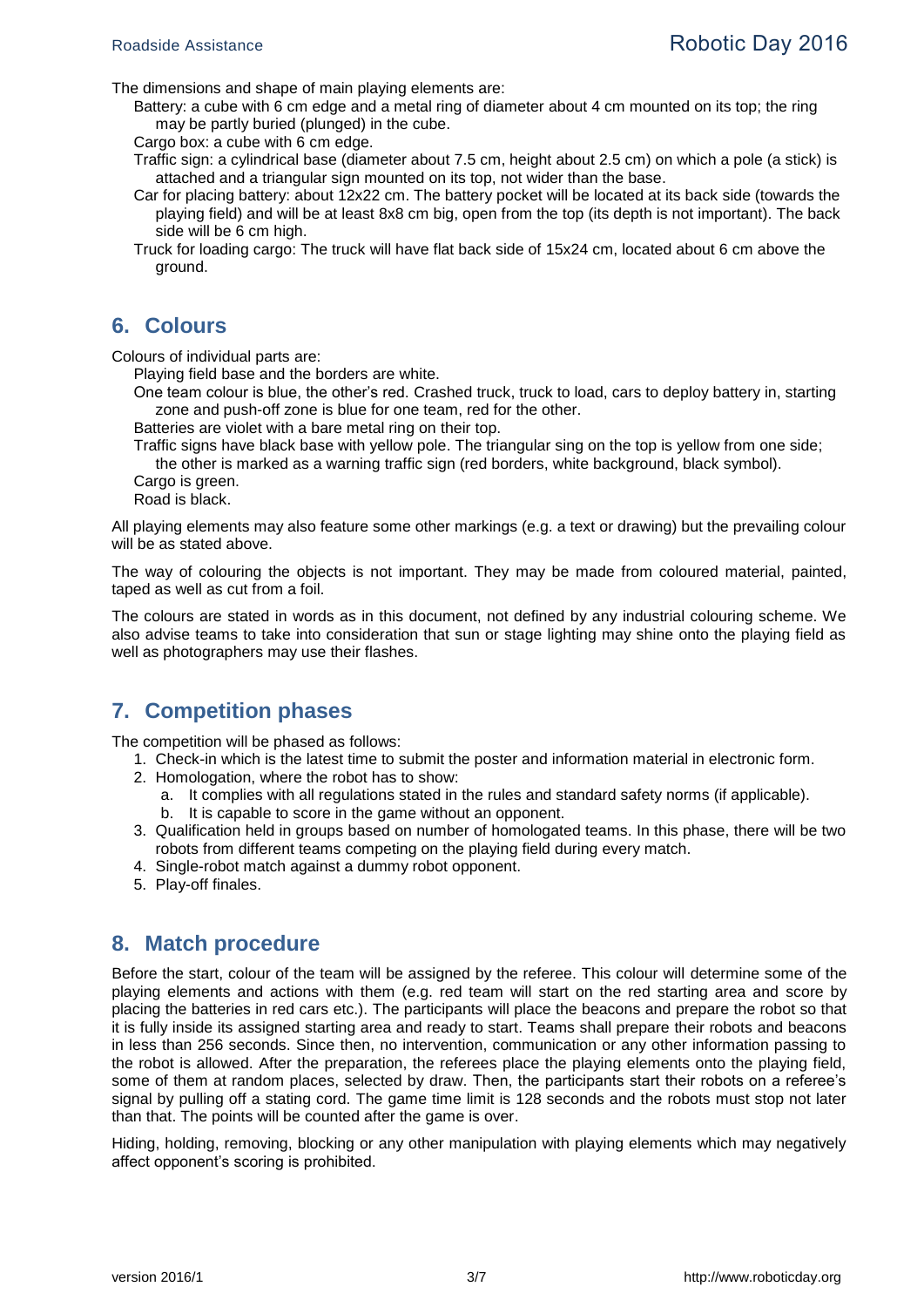# <span id="page-3-0"></span>**9. Scoring**

The actions will be rewarded as follows:

- 1. Battery inserted in a car: 5 points
- 2. Broken truck pushed off the road: 3 points
- 3. Accident sign deployed: 2 points (max. 5 signs per team)
- 4. Cargo box placed near the truck: 1 point
- 5. Cargo box loaded onto the truck: 3 points

Special bonuses:

- 1. Complete fulfilment of a task<sup>\*</sup>: 5 points for each task
- 2. Handling one of each playing elements and scoring with them: 10 points
- 3. Both robots ending in their starting zone: 5 points both (the robots must leave the starting area and score at least 1 point).

Conditions for scoring:

- 1. A battery will be considered validly deployed if it is inside the pocket in the car (only 1 per car).
- 2. The broken truck is considered validly pushed off the road if it is fully on the coloured circular pushoff zone at the long edge of the playing field; it may be optionally pushed off the playing field via the border gap in this zone (partially or fully).
- 3. A traffic sign will be considered validly placed if positioned at the edge between the push-off zone marked by the team's colour and the free space on the playing field (i.e. it has be standing on both).
- 4. Cargo will be considered validly placed near the track if it is fully in the coloured zone surrounding the truck.
- 5. Cargo will be considered validly loaded on the truck if it is lying on the truck and touching only the truck or other loaded cargo. More cargo cubes may be stacked one atop another.

All playing elements will score for the team of the colour where the elements are placed, i.e. a battery filled into a red car will score for the red team regardless on the robot which placed it there etc.

Batteries and traffic signs are the same for both teams and the robots may pick any to attempt scoring. Although the cargo boxes are the same as well, the robots shall manipulate the cargo on its own side of playing field, not that on the opponent side. Also, robots shall not manipulate more elements than needed for scoring.

## **10.Poster and information material**

The teams will bring a poster of A1-A0 size describing the work and the team. This poster will be on display for the whole event duration. Secondly, the teams will provide this poster, at least 2 photographs/images and 2 paragraphs of text concerning the work in electronic form for publishing purposes at latest during the check-in.

## **11.Power of officials and liability**

If a robot or a participant violates the rules, the referee may disqualify them from the match. He may also disqualify the participant or the robot for further matches.

No objections against the decisions of the referee or the organizers are allowed.

The organizers may change the rules without prior notice, e.g. based on number of participants, local conditions etc.

The participants are responsible for their robots and their safety and will be liable for all damages caused by them, their robots or their equipment.

The organizers will not be under any circumstances held liable or responsible for any accidents of the participants or any damages caused by the participants, their robots or their equipment. The organisers hold no responsibility for theft or damage of participants' belongings.

-

<sup>\*</sup> As set in Section [1,](#page-0-0) there are three tasks: a) all team's cars loaded with battery, b) broken truck pushed off and surrounded with 5 signs, c) all cargo loaded on the truck or placed on the coloured area nearby.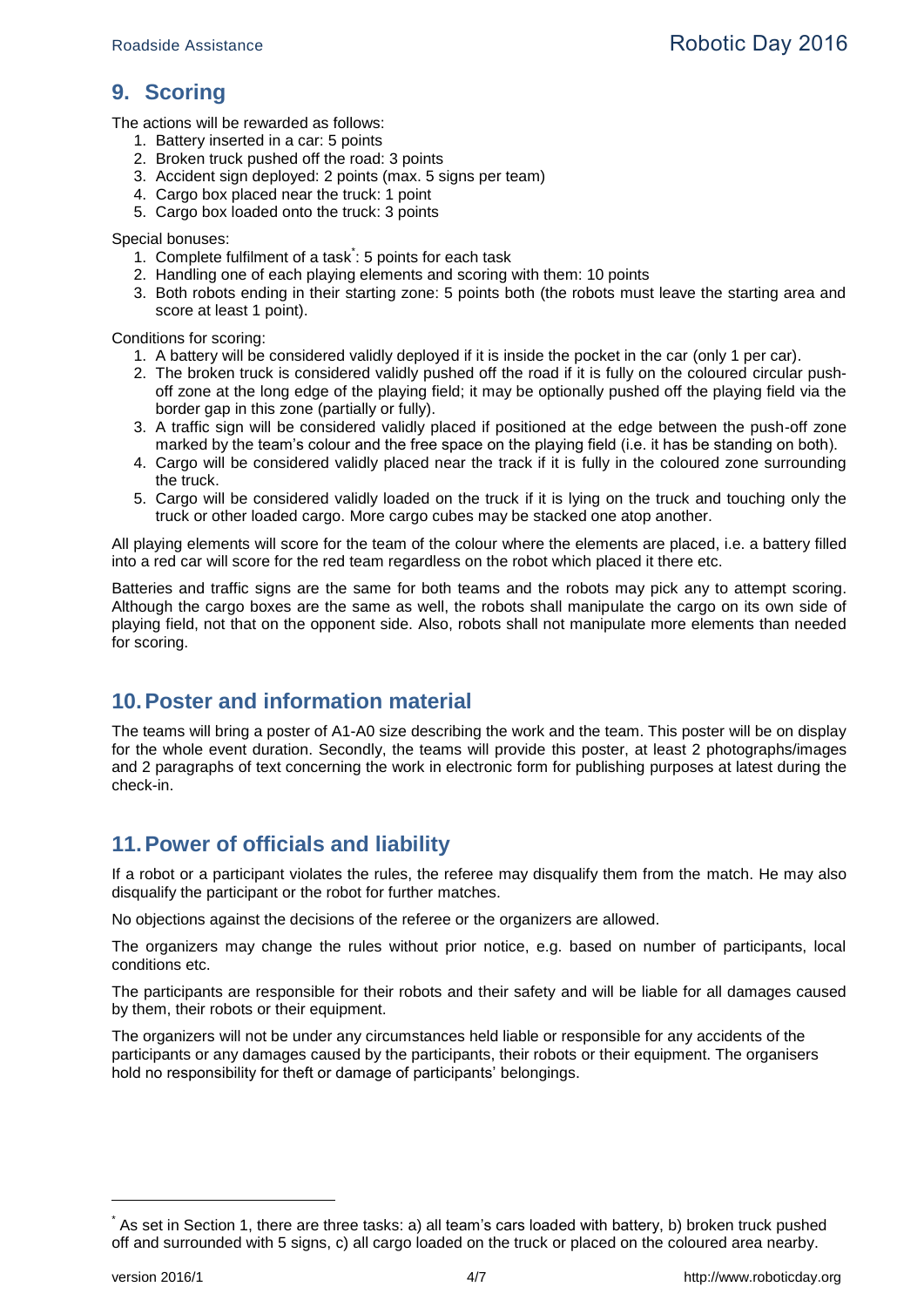# **Appendix**

The following images are meant for basic orientation. They represent some possible situations (not exhaustive). The playing elements are shown only schematically. In real life, they may be more decorative.



Fig.1. Front view



Fig.2. Back view



Fig.3. Angled view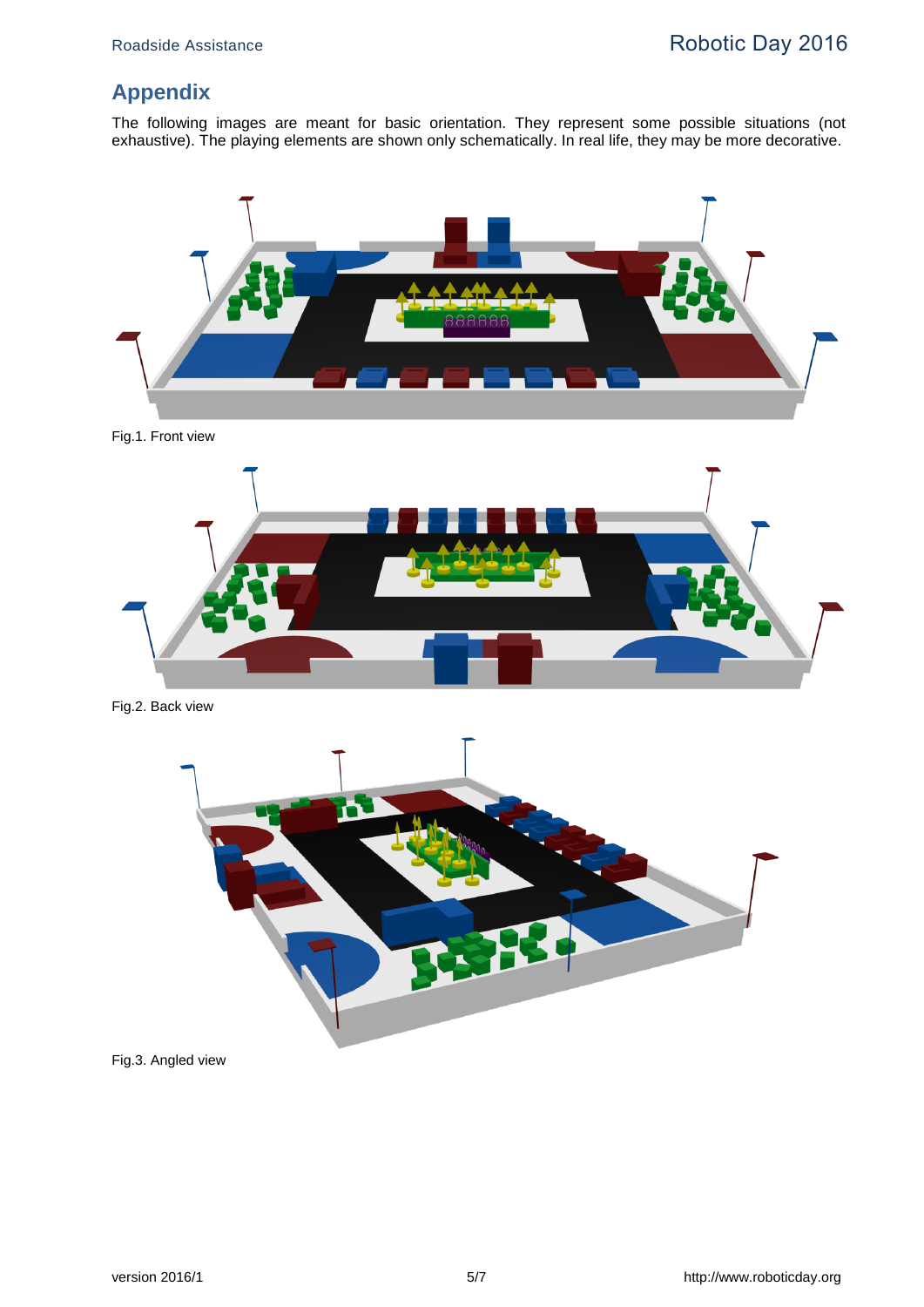

Fig.5. Red "crash area" corner with red and blue replacement trucks nearby and traffic signs in the playing field center